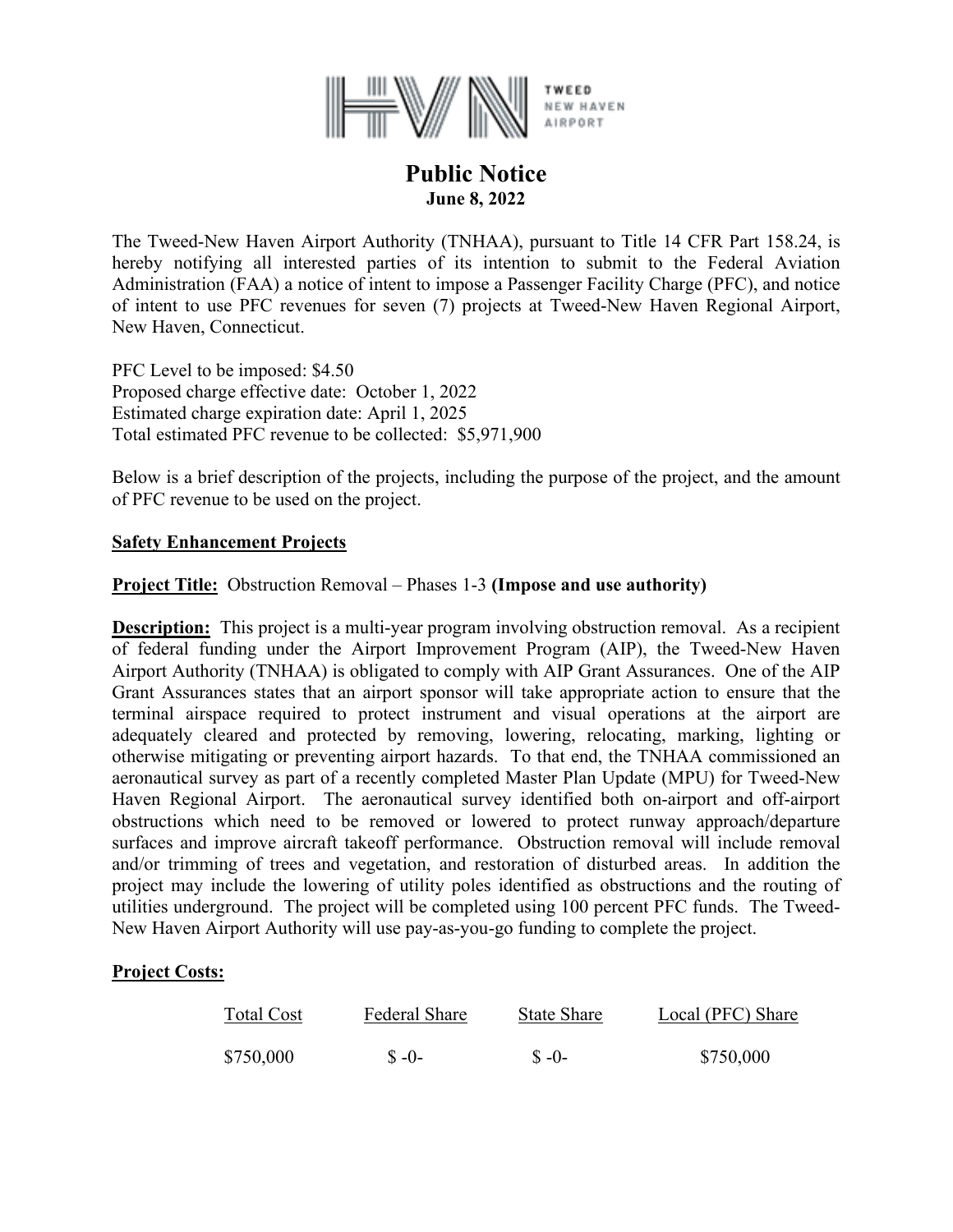

# **Project Title:** ARFF Station One-Bay Expansion **(Impose and use authority)**

**Description:** This project involves the expansion of the existing Aircraft Rescue and Fire Fighting (ARFF) Building to accommodate an additional ARFF vehicle. A new ARFF vehicle has been purchased under an FY 2021 AIP grant with delivery expected later this year. Title 14 CFR Part 139 requires that airports located in geographical areas subject to prolonged temperatures below 32 degrees Fahrenheit provide cover for vehicles or other means to ensure equipment will operate under freezing conditions. The Tweed-New Haven Regional Airport dedicated ARFF facility has only a single vehicle bay which can accommodate only one ARFF vehicle. To provide for the new ARFF vehicle, the existing ARFF building will be expanded by approximately 1,000 square feet by adding another vehicle bay. The vehicle bay would measure roughly 20' wide by 50' in length and be of sufficient size to accommodate an Index B ARFF vehicle. The new vehicle bay would have rollup doors on both ends to allow pull through capability for the ARFF vehicle. The bituminous concrete driveway on the airside and landside of the building would be widened to provide ingress/egress to the new vehicle bay. The project will be completed using 100 percent PFC funds. The Tweed-New Haven Airport Authority will obtain external funding to complete the project and use PFC's to repay these funds including financing costs.

#### **Project Costs:**

| Total Cost  | Federal Share | State Share | Local (PFC) Share |
|-------------|---------------|-------------|-------------------|
| \$2,128,574 | $S - 0$       | $S - 0$     | \$2,128,574       |

**Project Title:** Acquisition of Runway Snow Plow and Sweeper **(Impose and use authority)**

**Description:** The project involves the acquisition of one (1) high-speed runway snow plow with material spreader and one (1) high-speed runway sweeper with air-blast. The new high-speed runway snow plow will be equipped with a 24' wide plow blade and six cubic yard material spreader. The high-speed runway sweeper to be acquired will have a 22 foot long, 48 inch diameter broom and be equipped with a mid-vehicle blower. The project is anticipated to be completed under an Airport Improvement Program (AIP) grant. The Tweed-New Haven Airport Authority will obtain external funding to complete the project and use PFC funds to reimburse the Authority for the sponsor's share of project costs including financing costs.

#### **Project Costs:**

| Total Cost  | <b>Federal Share</b> | State Share | Local (PFC) Share |
|-------------|----------------------|-------------|-------------------|
| \$1,196,642 | \$1,046,112          | $S-0-$      | \$150,530         |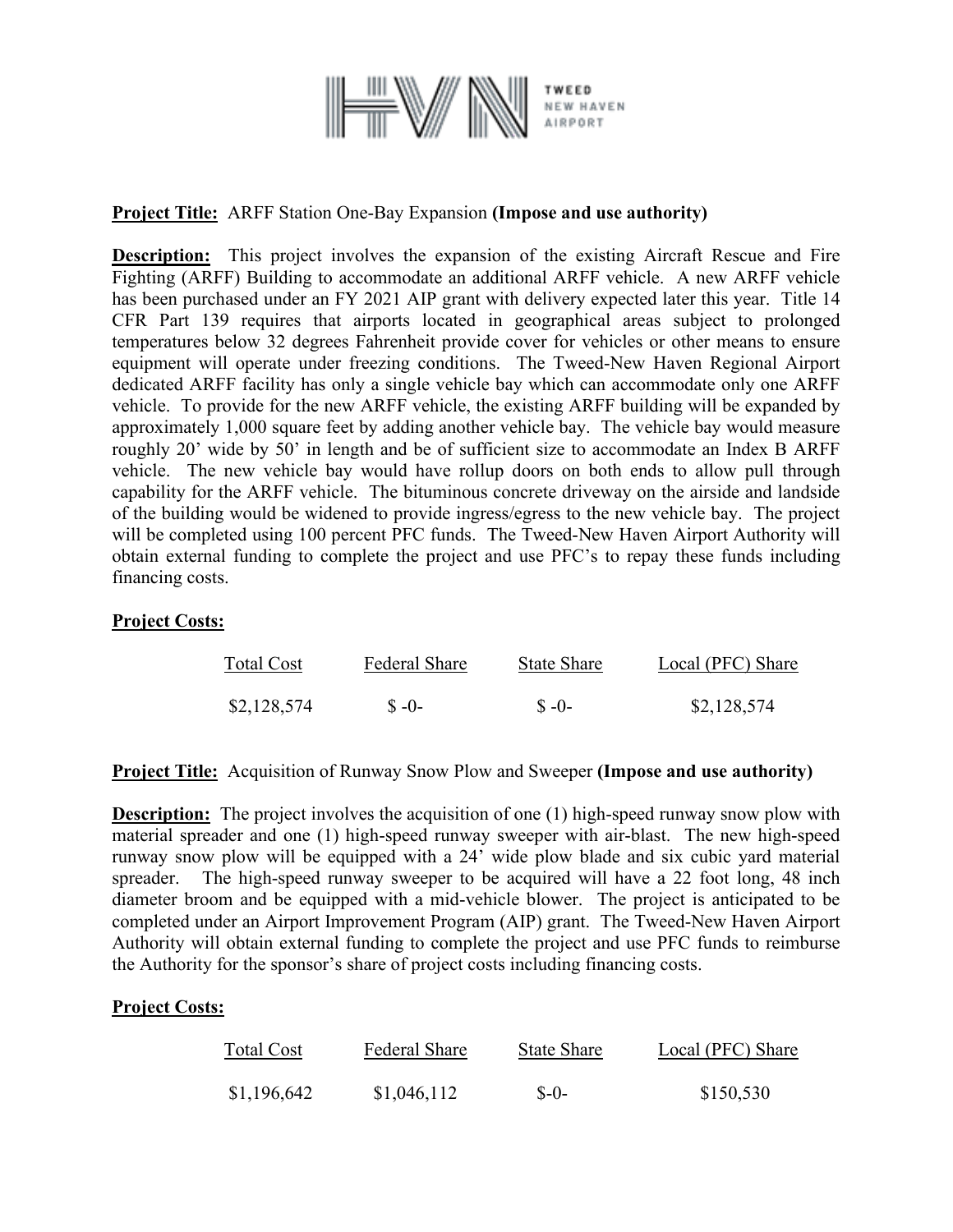

## **Project Title:** Rehabilitate West Terminal Ramp – Design & Construction **(Impose and use authority)**

**Description:** The project entails the rehabilitation of approximately 27,778 square yards of aircraft parking apron and adjacent Taxiway D. The area to be rehabilitated is the aircraft parking apron adjacent to the Passenger Terminal Building and a section of the apron edge taxiway used by aircraft for accessing Runway 2-20. The existing bituminous concrete pavement is over 20 years old and exhibits signs of deterioration including cracking and unravelling creating a potential for loose aggregate and foreign object damage to aircraft.

Approximately three inches of the existing bituminous concrete pavement will be milled and replaced with three inches of new bituminous concrete pavement. New pavement markings will be painted on the parking apron and taxiway, including taxiway centerline, aircraft lead-in lines, and aircraft parking positions. The project will be paid for using 100 percent PFC funds. The Tweed-New Haven Airport Authority will obtain external funding to complete the project and use PFC's to repay these funds including financing costs.

### **Project Costs:**

| Total Cost  | Federal Share | State Share | Local (PFC) Share |
|-------------|---------------|-------------|-------------------|
| \$2,386,856 | $S - 0$       | $S - 0$     | \$2,386,856       |

#### **Environmental Projects**

**Project Title:** Environmental Assessment – 5 Year Development Plan **(Impose and use authority)**

**Description:** The project involves the preparation of an Environmental Assessment (EA) in accordance with the National Environmental Policy Act (NEPA) covering the Phase 1 short term projects identified in the recently completed Master Plan Update (MPU) for Tweed-New Haven Regional Airport.

Per 49 USC  $\&$  47106(c), any airport project funded with AIP funds requires an environmental finding prior to initial grant programming. Consequently, the TNHAA is conducting an environmental assessment of projects anticipated to be programmed over the next three to five years to ensure the eligibility of the projects for AIP funding.

The projects to be evaluated in the EA include the lengthening of Runway 02-20, including associated airside improvements to taxiways, runway and taxiway edge/centerline lighting, taxiway guidance signage, and navigational aids; and construction of a new Eastside passenger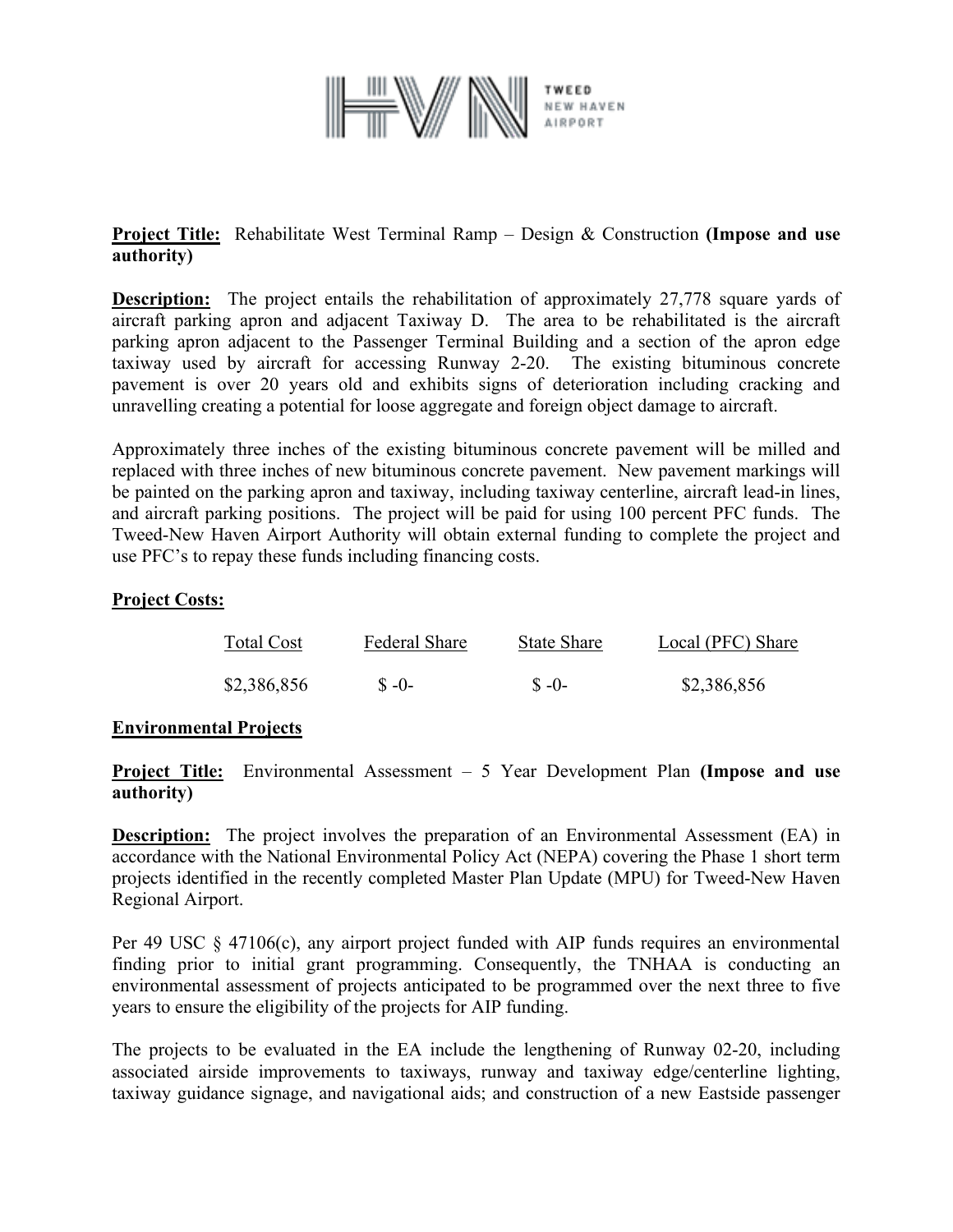

terminal, including aircraft parking apron, connector taxilane, automobile parking, access roadway and circulation road. The EA will include preliminary design sufficient to evaluate the environmental, social, and economic consequences of the proposed improvements. The preliminary design effort will generally be to a level of detail to establish approximate limits of disturbance for construction of the improvements, including required drainage, and stormwater management measures. The EA will also include an extensive public outreach program throughout the duration of the project. Coordination with state and federal agencies is anticipated due to the airport's location in an environmentally sensitive area (wetlands and wildlife habitat). Key issues to be addressed include aircraft noise, wetlands impacts, air quality, stormwater runoff, and resiliency. The project is anticipated to be completed under an Airport Improvement Program (AIP) grant, and PFC funds will be used to reimburse the Airport Authority for the sponsor's share of project costs on a pay-as-you-go basis.

#### **Project Costs:**

| <b>Total Cost</b> | <b>Federal Share</b> | <b>State Share</b> | Local (PFC) Share |
|-------------------|----------------------|--------------------|-------------------|
| \$1,000,000       | \$900,000            | $S - 0$            | \$100,000         |

## **Project Title:** Residential Sound Mitigation for Residence within 65-69 DNL – Phase-6 **(Impose and use authority)**

**Description:** The project, which is part of a multi-year, multi-phase residential sound insulation program, involves the application of sound attenuation measures to residences located within the 65 Ldn noise contour. Approximately 189 residences are located adjacent to Tweed-New Haven Regional Airport within the 65 Ldn noise mitigation boundary established in the Airport's approved Title 14 CFR Part 150 Noise Compatibility Program. Phases 1 through 5 have been completed and covered the treatment of 172 residences. Phase 6 will include the treatment of ten (10) additional residences. Pre-construction acoustical testing of the selected homes has been performed to determine eligibility under the FAA sound mitigation regulations and to assist in identifying potential sound attenuating measures. Proposed sound attenuating measures include, but are not limited to, replacement of windows and doors, the addition of sound insulating materials in walls and ceilings, and provisions for mechanical ventilation. Post construction acoustical testing will be performed to determine the effectiveness of the different sound attenuating measures and the level of sound reduction achieved. The project is to be performed under an Airport Improvement Program (AIP) grant. The Tweed-New Haven Airport Authority will obtain external funding to complete the project and use PFC's to repay these funds including financing costs.

#### **Project Costs:**

| <b>Total Cost</b> | <b>Federal Share</b> | Ineligible Amount | Local (PFC) Share |
|-------------------|----------------------|-------------------|-------------------|
|                   |                      |                   |                   |